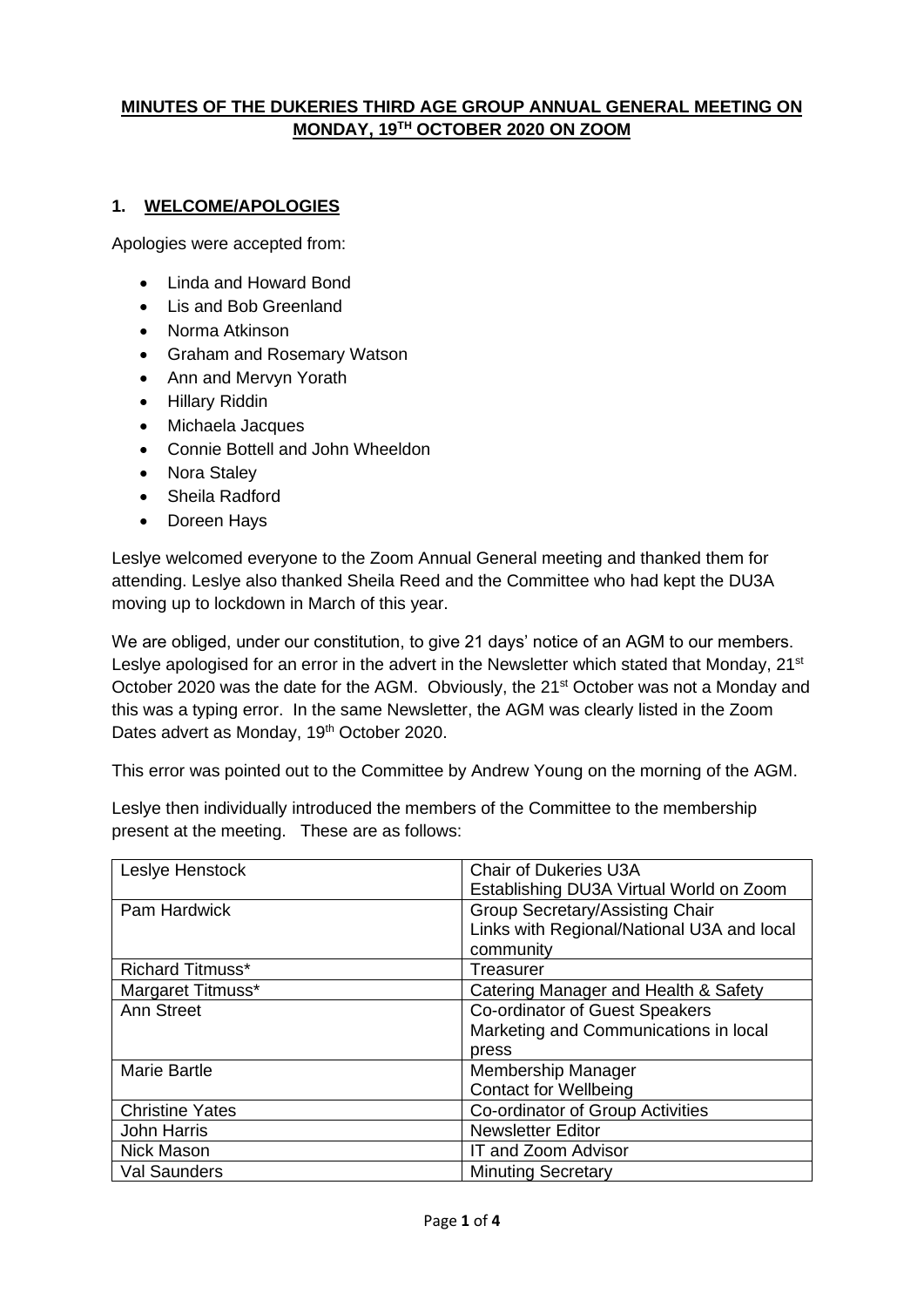\*only until 31st March 2021.

Leslye individually thanked all members of the Committee for their hard work and commitment to keeping the DU3A alive and going forward in such difficult times.

# **2. ACCEPTANCE OF MINUTES**

Pam proposed that the Minutes for 20<sup>th</sup> May 2019 be accepted as a true record. Richard, at this juncture, pointed out that the wording in the first paragraph of the Treasurer's Report should have read …."and the balances were pretty much the same as last year although there had been a change of format to comply with new Head Office guidelines". This correction will be dealt with at the next Committee Meeting and the Minutes signed off.

### **3. TREASURER'S REPORT**

The Accounts were presented on screen for the year ended 31<sup>st</sup> March 2020. The Current Account figures were shown alongside those for the year ending 31st March 2019. The Current Account balance at 31<sup>st</sup> March 2019 was £3330.11 and the figure for 31<sup>st</sup> March 2020 was £2191.19. Richard explained that the balance at  $31<sup>st</sup>$  March 2019 was too high and it was decided by the Committee that a Hog Roast would take place at the Garden Party in August 2019 which would be free for members. This is why the figure at  $31<sup>st</sup>$  March this year is much lower.

Richard said that the Accounts were in a healthy position to take the DU3A forward when groups are able to meet again.

As agreed in the AGM Minutes for last year, Richard has been posting monthly Account figures on the DU3A website.

Richard also commented that his position as Treasurer will finish at 31<sup>st</sup> March 2021 and a new Treasurer will need to be found.

## **4. FUTURE PLANS FOR THE DU3A**

Leslye gave a brief run-down on future plans for the DU3A.

Short Term Plans

.

- Keep any small groups active in outdoor pursuits in line with legislation. It is important that participants are all U3A members for insurance purposes.
- Resume lunch and dinner get-togethers when allowed.
- Develop our virtual world in Zoom.

The following events have already been planned:-

- Quiz Time
- Casino Club
- Happy Hour Chats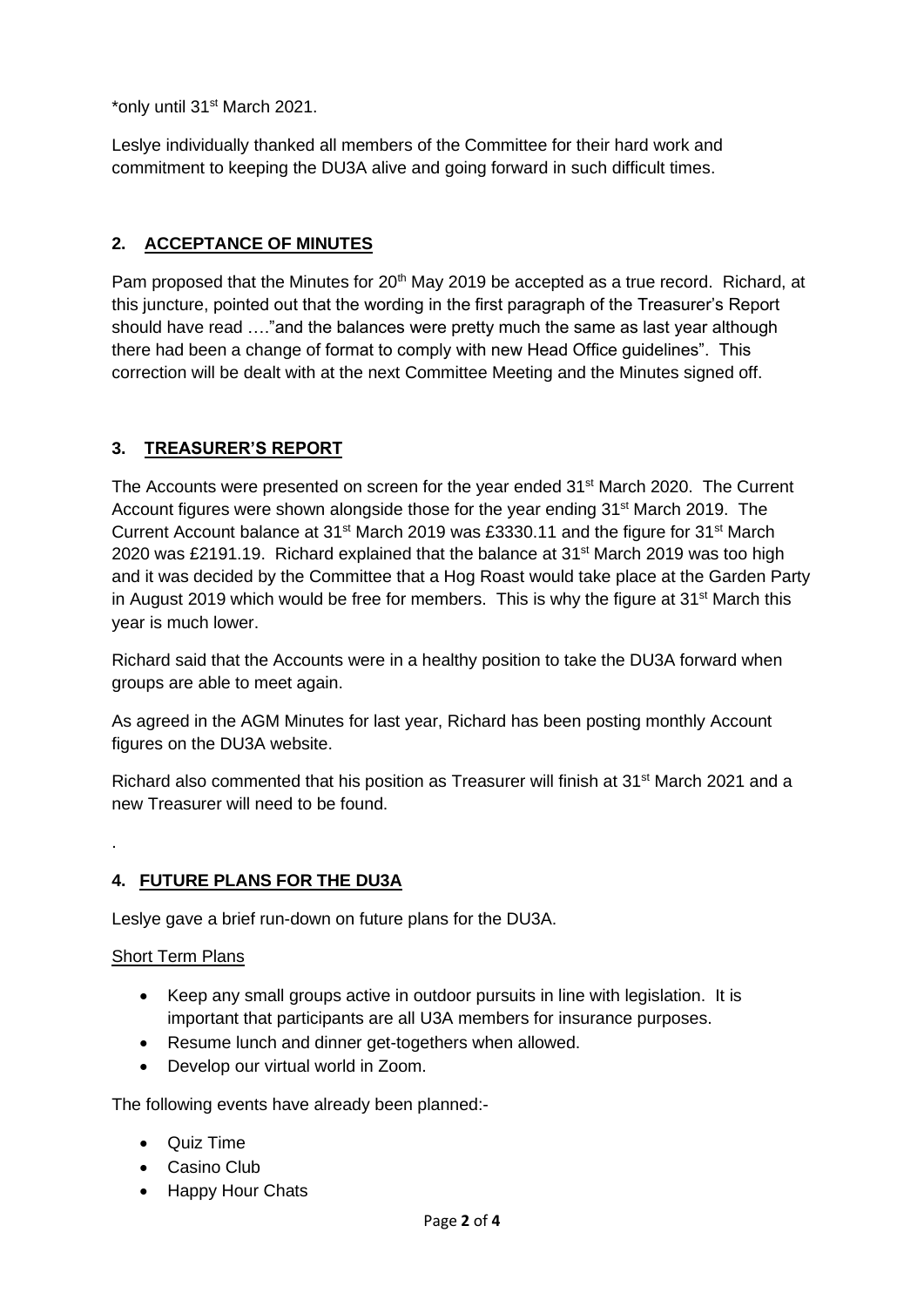- Coffee Mornings
- Afternoon Tea Parties
- Scattergories Sessions
- Murder Mystery Night

Leslye said that any other ideas for hosting a Zoom Activity would be welcome.

Activity Leaders will be posting information in the Newsletter.

#### Medium Term Plans

- Continue to collaborate with other local community groups.
- Keep in touch with National and Regional initiatives to improve our image and build awareness for our group.
- Attract new members through marketing and promotion and look at new areas, such as Edwinstowe in which to find new members.
- Attend beneficial training courses.
- Encourage the increase in the number of Activity Groups.
- Support new Activity Group Leaders.

#### Long Term Plans

- Spend members' fees and reserve funds wisely, to support the members and the expansion of the group.
- Manage the budget to cover capitation fees and essential costs until March 2022.
- Plan social events to re-launch DU3A out of lock-down.
- Resume outings.

Leslye went on to say that at the moment there are the dark winter months ahead to cope with and, for some, separation from friends and family. She said that our DU3A group only succeeds when each of us offers a bit of time to bring joy and laughter to others so:

Keep Connected

Keep Safe

Keep Smiling

#### Open Forum for Questions and Comments from members

Andrew Young said that we did not have enough members present at the meeting to form a quorate for voting. Andrew was informed that we have ninety paid-up members of DU3A and, after a brief count of the members present, it was confirmed that we had the required 25 per cent.

Alex Edwards gave a vote of thanks to the Committee for their hard work in such difficult times.

Jean Parry-Williams reiterated her comments.